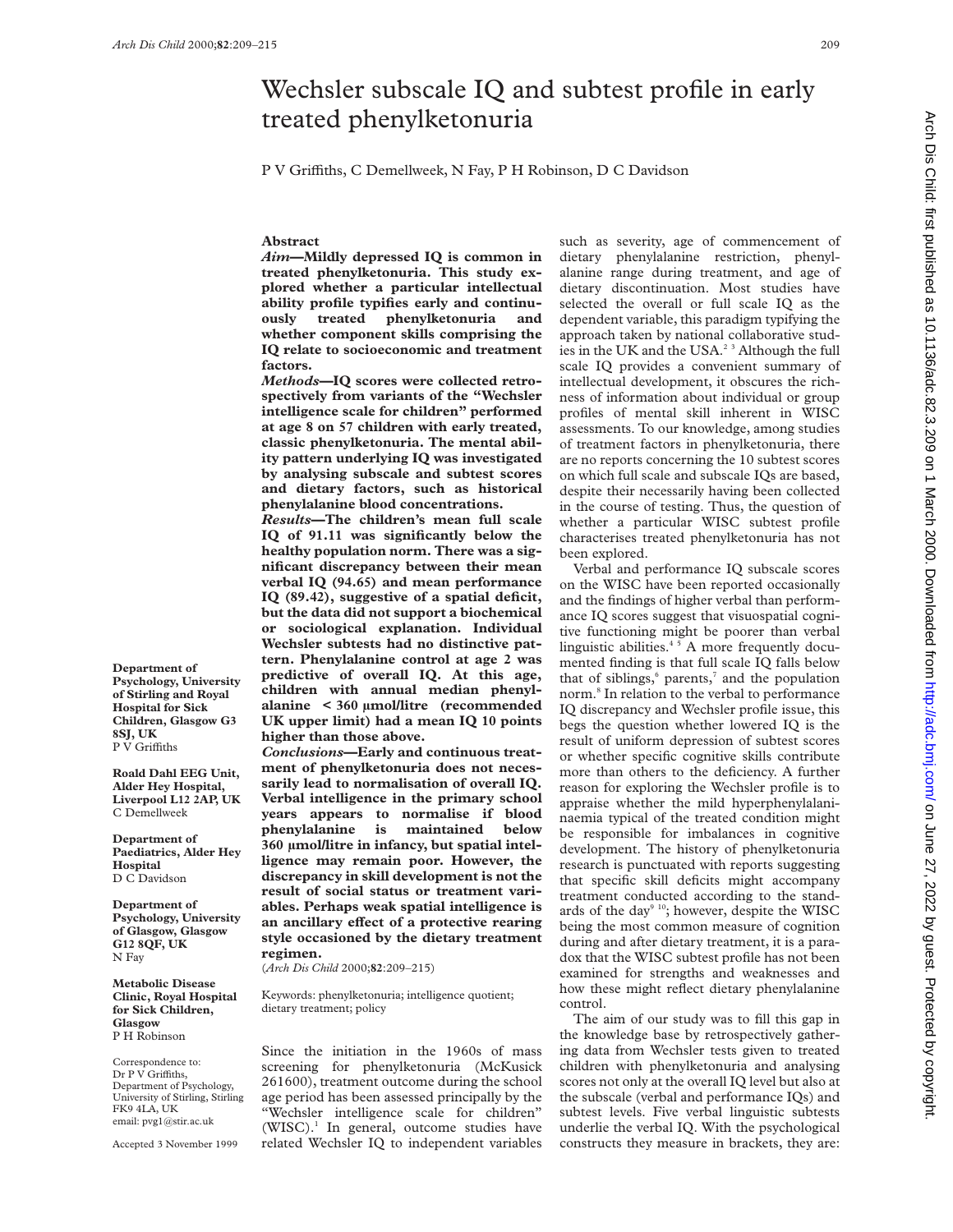information (factual knowledge), similarities (verbal concept formation), arithmetic (mental arithmetic), vocabulary (word definitions), and comprehension (social understanding). Five visuospatial subtests underlie the performance IQ: picture completion (perception of visual detail), picture arrangement (logical reasoning), block design (visual analysis), object assembly (part/whole construction), and coding (symbol manipulation).

The patient sample for our study was compiled to represent the phenylketonuria population currently of paramount clinical interest; namely, the early and continuously treated classic group. Although in all cases treatment had been continuous until the time of testing at 8 years of age, lifetime control of dietary phenylalanine intake varied, thereby allowing investigation of associations between historical phenylalanine concentrations and WISC scores. Furthermore, pretest phenylalanine control could be categorised in terms of its conformity to current UK guidelines, thus enabling the exploration of treatment compliance effects on Wechsler profiles.

## **Methods**

#### PATIENT SAMPLE

The sample consisted of 57 children (27 boys and 30 girls), 32 of whom were derived from the Liverpool phenylketonuria register and 25 from the Glasgow phenylketonuria register. Only data from children with classic or type 1 phenylketonuria and in whom dietary restriction of phenylalanine began before the 8th week of life were entered into the analysis. Classic phenylketonuria was operationally defined as peak phenylalanine concentrations in blood greater than 1200 µmol/litre before treatment.<sup>11</sup> Data from children with known neurological or psychiatric comorbidity were excluded. When tested for IQ, each child was as near as possible to his or her 8th birthday, the mean chronological age at test of the sample being 8.14 years (SD, 0.30).

#### IQ TESTS

In each case, the most recent revision of the WISC current at the time of testing was used to measure IQ. Four variants were administered: the original WISC, <sup>1</sup> the "Wechsler intelligence scale for children revised" (WISC-R), $^{12}$  the "Wechsler intelligence scale for children revised, Scottish edition" (WISC-RS), $<sup>13</sup>$  and the</sup> "Wechsler intelligence scale for children third UK edition" (WISC-3UK).<sup>14</sup> Eleven children received the WISC, 32 the WISC-R, one the WISC-RS, and 13 the WISC-3UK. Full scale, verbal, and performance IQs, and subtest scaled scores were collated.

## DESIGN , PROCEDURE , AND ANALYSIS

Our study was a retrospective analysis of IQ outcome in relation to treatment factors and social class. Testing was conducted close to the children's 8th birthdays, this timing complying with that required of regional centres by the protocol of the UK national collaborative study of phenylketonuria.15 Tests were administered by clinical and educational psychologists be-

tween the years 1972 and 1998 (median, 1986). Independent variables were peak pretreatment phenylalanine concentration (the highest diagnostic reading in  $\mu$ mol/litre), age treatment started (in days postpartum), and indices of dietary control, these being annual median phenylalanine concentrations (umol/ litre) during the first 8 years of life.<sup>16</sup> Social class, operationally defined in terms of the income of the chief earner in the family, was also included as an independent variable and measured on a scale of 1 to 7, with 1 representing professional employment and 7 unemployment.<sup>17</sup> Dependent variables were WISC full scale IQ, verbal subscale IQ, performance subscale IQ, and subtest scaled scores. Results from the various revisions of the WISC are standardised on age stratified child populations, thereby permitting norm referenced comparisons. Full scale IQ was corrected for upward drift in population norms over time, $18$  using the method described by Smith *et al*.<sup>19</sup>

Regression analyses were performed on within group associations between treatment factors and IQs at age 8. As a test of the UK recommendation for dietary treatment that blood phenylalanine concentrations be kept below 360  $\mu$ mol/litre in the preschool years,<sup>20 21</sup> the sample was divided into two groups according to whether individual control in the 2nd year of life was above or below the cut off point of 360 µmol/litre. The age at which the sample was split was determined by stepwise dropout regression. The dataset was analysed by MiniTab version 10.5 (statistical package for the Macintosh computer). Standard deviations and mean values are given, two tailed tests were used throughout, and  $\alpha$  was set at 0.05 or less.

#### **Results**

#### TREATMENT VARIABLES AND SOCIAL CLASS

Peak diagnostic phenylalanine concentrations in the 57 children before treatment ranged from 1200 to 5400 µmol/litre (mean, 2557; SD, 1047) and the day of life that treatment began ranged from 4 to 55 (mean, 17.15; SD, 8.94). Yearly indices of dietary control (IDCs) for individual children until age 8 were averaged across the group. Figure 1 shows the resulting curve. One way analysis of variance (ANOVA) confirmed the significance of the rise in mean IDC with increasing age  $(F = 4.27;$  degrees of freedom (df),  $7/448;$ p < 0.001). Average lifetime phenylalanine as measured by the mean annual IDC was 466 µmol/litre (SD, 154). Mean social class on the seven point scale was 4.56 (SD, 1.56).

#### IQ OUTCOME AND POPULATION NORMS

Full scale, verbal, and performance IQ scores were all normally distributed (Anderson-Darling test). The uncorrected mean full scale IQ was 91.11 (SD, 14.01), the verbal IQ mean was 94.65 (SD, 13.99), and the performance IQ mean was 89.42 (SD, 14.69). The discrepancy between the verbal and performance IQS was significant ( $t = 3.25$ ; df, 56;  $p < 0.01$ , related). The uncorrected mean full scale IQ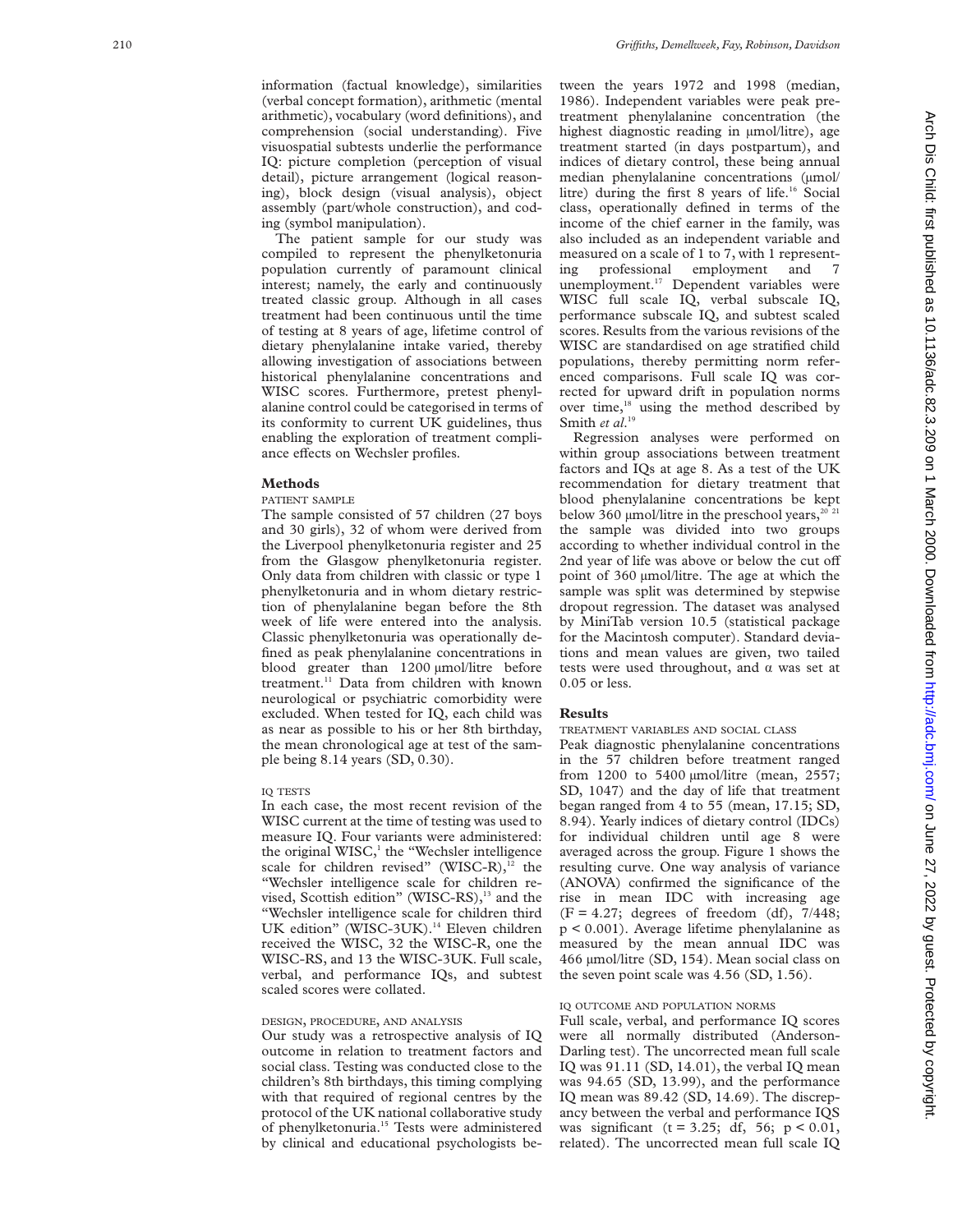

*Figure 1 Yearly averages in µmol/litre of median phenylalanine concentrations between ages 1 and 8 for entire sample (n = 57).*

was significantly below the population norm  $(Z = -4.48; p < 0.001)$ , as was the mean verbal IQ  $(Z = -2.69; p < 0.01)$  and the mean performance IQ ( $Z = -5.33$ ; p < 0.001). After correcting the WISC and WISC-R scores for temporal drift in population norms, the mean full scale IQ fell to 85.82 (SD, 13.93). The difference between the uncorrected and corrected full scale IQ figures was significant  $(t = 12.29)$ ; df,  $56$ ;  $p < 0.001$ , related).

# TREATMENT FACTORS, SOCIAL CLASS, AND FULL SCALE IQ

In view of the significant difference between the uncorrected and corrected full scale IQ distributions, the corrected full scale IQ was used as the central outcome variable. When the corrected full scale IQ was regressed on peak phenylalanine before treatment, day of treatment commencement, mean lifetime phenylalanine, and social class, the latter combination was found to predict IQ outcome reliably  $(F = 4.65; df, \frac{4}{52}; p < 0.01)$ . However, stepwise dropout regression showed that only social class and mean lifetime phenylalanine contributed significantly to the effect. Simple correlation revealed significant negative associations between social class and corrected full scale IQ  $(r = -0.37; df, 55; p < 0.01)$ , and mean lifetime phenylalanine and corrected full scale IQ  $(r = -0.35; df, 55; p < 0.01)$ , the implication being that the higher the social class and the lower the lifetime phenylalanine, the higher the corrected full scale IQ. Social class and mean lifetime phenylalanine themselves correlated significantly ( $r = 0.28$ ; df, 55;  $p < 0.05$ ), the coefficient implying that the higher the social class (or lesser the scale value) the lower was the average phenylalanine concentration over the first 8 years of life. To investigate whether mean lifetime phenylalanine alone predicted the corrected full scale IQ, a partial correlation analysis was conducted with social class controlled.<sup>22</sup> This confirmed that, irrespective of the influence of social class, mean lifetime phenylalanine predicted corrected full scale IQ at beyond the 5% chance level  $(Z = -2.04; p < 0.05)$ .

The question then arose as to which of the eight IDCs making up the lifetime phenylalanine average significantly contributed to the corrected full scale IQ effect. To answer this, each IDC distribution from year 1 to year 8 along with social class, start day, and peak phenylalanine was entered into a stepwise dropout analysis. The result was that social class predicted corrected full scale IQ reliably, as expected. However, only the IDC distribution at year 2 remained as consistently having a significant influence on later IQ. With social class controlled, partial correlation revealed that phenylalanine concentrations at year 2 remained significantly predictive of corrected full scale IQ ( $Z = -2.18$ ; p < 0.05).

# TREATMENT POLICY AND FULL SCALE IQ

In the light of the finding that the association between corrected full scale IQ and lifetime phenylalanine control was principally the result of variance in blood phenylalanine in the 2nd year of life, the sample was divided according to whether individual children's concentrations fell above or below 360 µmol/litre at this age, 360 µmol/litre being the upper limit of the treatment target range currently recommended in the UK for the preschool period.<sup>20</sup> This procedure yielded two subgroups for comparison of IQ, one containing 29 children whose individual IDCs at year 2 were less than 360 µmol/litre, and one containing 28 children whose IDCs were above. The average phenylalanine concentrations for the low and high phenylalanine group were 287 (SD, 66) and 539 (SD, 127) µmol/litre, respectively. Because their phenylalanine distributions did not overlap, this difference was significant ( $t = 9.32$ ; df, 55; p < 0.001, unrelated). Furthermore, only the phenylalanine concentration differentiated the groups who were otherwise matched on chronological age  $(t = 0.43)$ , peak pretreatment phenylalanine  $(t = 1.84)$ , day of starting treatment ( $t = 0.55$ ), and social class ( $t = 0.73$ ) (all t ratios: df, 55; p, not significant (NS)) (table 1).

The mean corrected full scale IQ of the low phenylalanine group was 10 points higher than that of the high phenylalanine group (table 1), this difference being significant ( $t = 2.81$ ; df, 55; p < 0.01). Likewise, when uncorrected full

*Table 1 Subgroup variable scores for low and high phenylalanine groups*

| Group                            | Age (years) | Peak<br>phenylalanine<br>(umol/l) | Start day  | Social class<br>$(1 - 7)$ | cFSIO         | <i>FSIO</i>       |
|----------------------------------|-------------|-----------------------------------|------------|---------------------------|---------------|-------------------|
| Low phenylalanine<br>$(n = 29)$  | 8.12(0.3)   | 2311 (1070)                       | 17.8(11.3) | 4.41(1.62)                | $90.6*(12.2)$ | $95.07**$ (13.47) |
| High phenylalanine<br>$(n = 28)$ | 8.16(0.3)   | 2811 (977)                        | 16.5(5.7)  | 4.71(1.51)                | $80.8*(14.0)$ | $87.00**$ (13.58) |

Values are mean (SD).

The low phenylalanine group (individual indices of dietary control (IDCs) < 360 µmol/litre at age 2) and the high phenylalanine group (individual IDCs > 360 µmol/litre at age 2) were matched for age at test, peak pretreatment phenylalanine, day of treatment commencement, and social class, but differed significantly in both corrected full scale IQ (cFSIQ) and uncorrected FSIQ.  $x_{\rm p}$  < 0.01;  $x_{\rm p}$  < 0.05.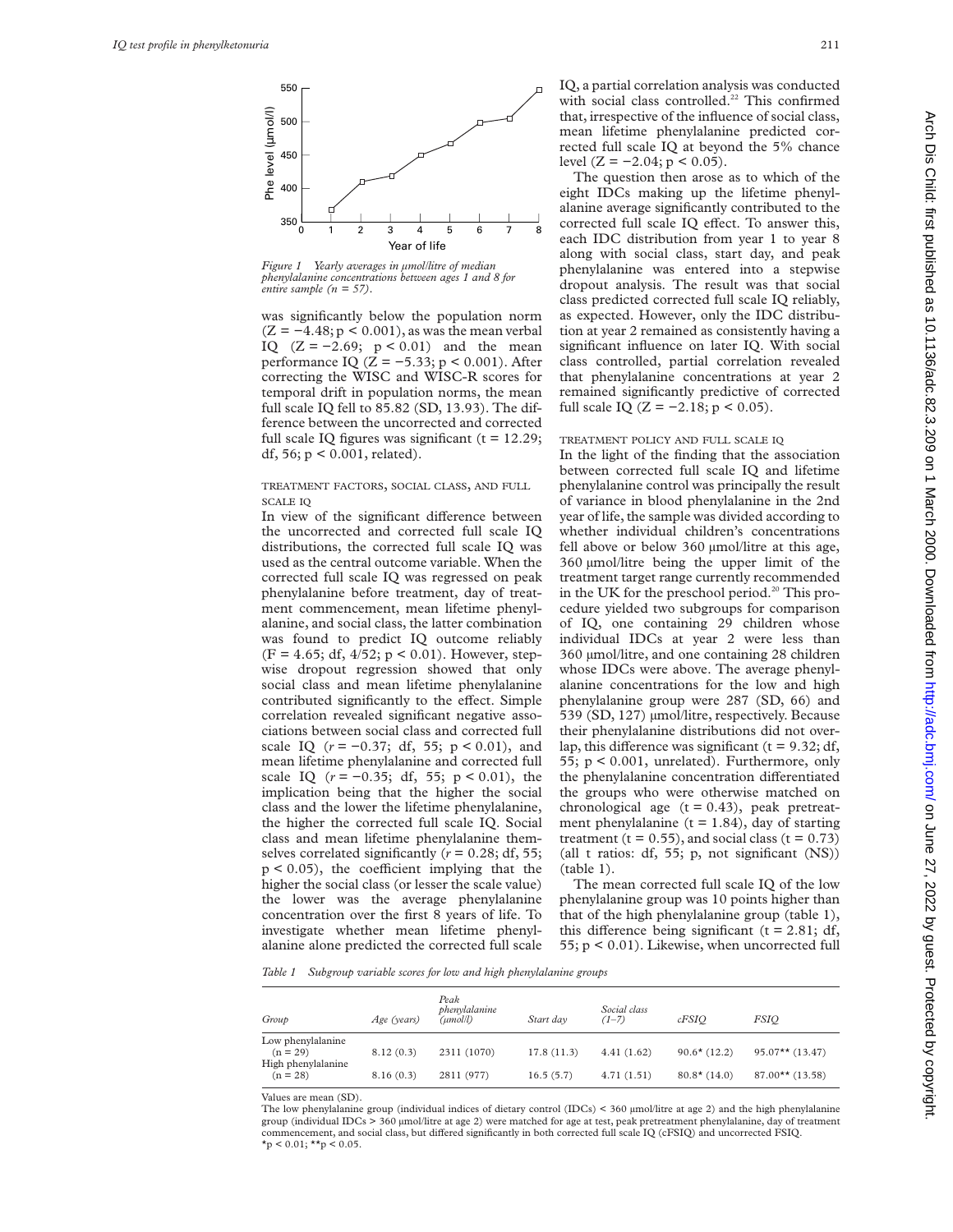*Table 2 Wechsler verbal IQ and performance IQ scores for low and high phenylalanine groups*

| Group                             | Verbal IO                       | Performance IQ                 |  |  |  |
|-----------------------------------|---------------------------------|--------------------------------|--|--|--|
| Low $(n = 29)$<br>High $(n = 28)$ | 100.17 (13.40)<br>88.93 (12.37) | 91.76 (14.71)<br>87.00 (14.53) |  |  |  |
| Values are mean (SD)              |                                 |                                |  |  |  |

ANOVA revealed significant main and interaction effects.

scale IQs were analysed, the low phenylalanine group remained superior  $(t = 2.25; df, 55;$  $p < 0.05$ ).

# TREATMENT POLICY AND SUBSCALE IQ

Table 2 shows verbal and performance IQ scores for the low and high phenylalanine groups. As can be seen, the mean verbal IQ for the low phenylalanine group was normal. Mixed design ANOVA of verbal and performance IQ scores between the low and high phenylalanine groups revealed significant main effects for phenylalanine control ( $F = 5.87$ ; df, 1/55;  $p < 0.05$ ) and subscale (F = 10.92; df,  $1/55$ ;  $p < 0.01$ ) and a significant interaction  $(F = 4.29; df, 1/55; p < 0.05)$ . Post hoc paired mean comparisons (Scheffe) confirmed that the difference between the verbal and performance IQs of the low phenylalanine group was significant ( $p < 0.05$ ) and that the verbal IQ of the low phenylalanine group was significantly above that of the high phenylalanine group. Other comparisons were non-significant. When the verbal to performance IQ difference within the low and high phenylalanine groups was regressed separately on severity (peak phenylalanine), treatment factors (start day, IDC at year 2, and lifetime phenylalanine), and social class, no significant associations emerged.

# SUBSCALE IQ, SEX, SOCIAL CLASS, AND TREATMENT FACTORS

Although the discrepancy for the entire sample between the verbal IQ mean of 94.65 and the performance IQ mean of 89.42 was significant



*Figure 2 Mean Wechsler subtest score profile for entire sample. Only similarities, arithmetic, vocabulary, and comprehension were not significantly below the population mean of 10.*

 $(F = 10.74; df, 1/55; p < 0.01)$ , sex effects were absent. The 27 boys had mean verbal and performance IQ scores of 95.11 (SD, 15.61) and 88.48 (SD, 15.03), respectively; the 30 girls had mean verbal and performance IQ scores of 94.23 (SD, 12.61) and 90.27 (SD, 14.58), respectively. However, neither the sex factor  $(F = 0.017; df, 1/55; p, NS)$  nor the interaction between sex and subscale was significant  $(F = 0.68; df, 1/55; p, NS)$ . To assess whether the verbal and performance IQ imbalance in cognition could be attributed to social class or treatment factors, individual verbal to performance IQ differences for all children were regressed on social class, peak phenylalanine, start day, and mean lifetime phenylalanine. Neither the multiple regression equation nor any of the individual factors were found to be significantly predictive, suggesting that the inconsistency in the subscales of the Wechsler tests was associated with characteristics other than treatment history and social background. This view was confirmed by simple correlation and stepwise dropout regression using annual mean IDCs as predictors. Verbal IQ correlated negatively and significantly with preschool phenylalanine (*r* = −0.29; df, 55; p < 0.05), but performance IQ was not associated with phenylalanine at any age.

## SUBTEST PROFILE

Figure 2 shows the profile of the individual subtest means of the Wechsler tests. These are age corrected and standardised on a scale with a population mean of 10 and a standard deviation of 3. The supplementary "digit span" and "mazes" subtests were not routinely administered and hence do not appear. Despite the mean verbal and performance IQs being significantly inferior to the population norm, not all the subtests echoed this pattern. Z tests for sample to population comparisons showed the following subtest means to be significantly below the population average:

information ( $Z = -4.15$ ;  $p < 0.001$ ) picture completion  $(Z = -3.10; p < 0.01)$ picture arrangement ( $Z = -3.98$ ; p < 0.001) block design  $(Z = -4.45; p < 0.001)$ object assembly  $(Z = -3.05; p < 0.01)$ coding  $(Z = -4.58; p < 0.001)$ .

The remaining subtests—similarities, arithmetic, vocabulary, and comprehension—did not differ significantly from age expectations. Thus, all the performance scale subtests fell significantly below the population norm, but among the verbal scale subtests only information was significantly depressed. Multiple and stepwise regression analysis failed to show any significant associations between treatment factors and individual subtests except for information, which was predicted by IDC at year 2 (F = 10.41; df,  $1/55$ ; p < 0.01).

## PHENYLALANINE CONTROL AND HISTORICAL TREATMENT PERIOD

Because the sample comprised patients treated over a long period in the history of phenylketonuria, the question of whether phenylalanine control in the 1960s and 1970s might have been less strict than in the 1980s was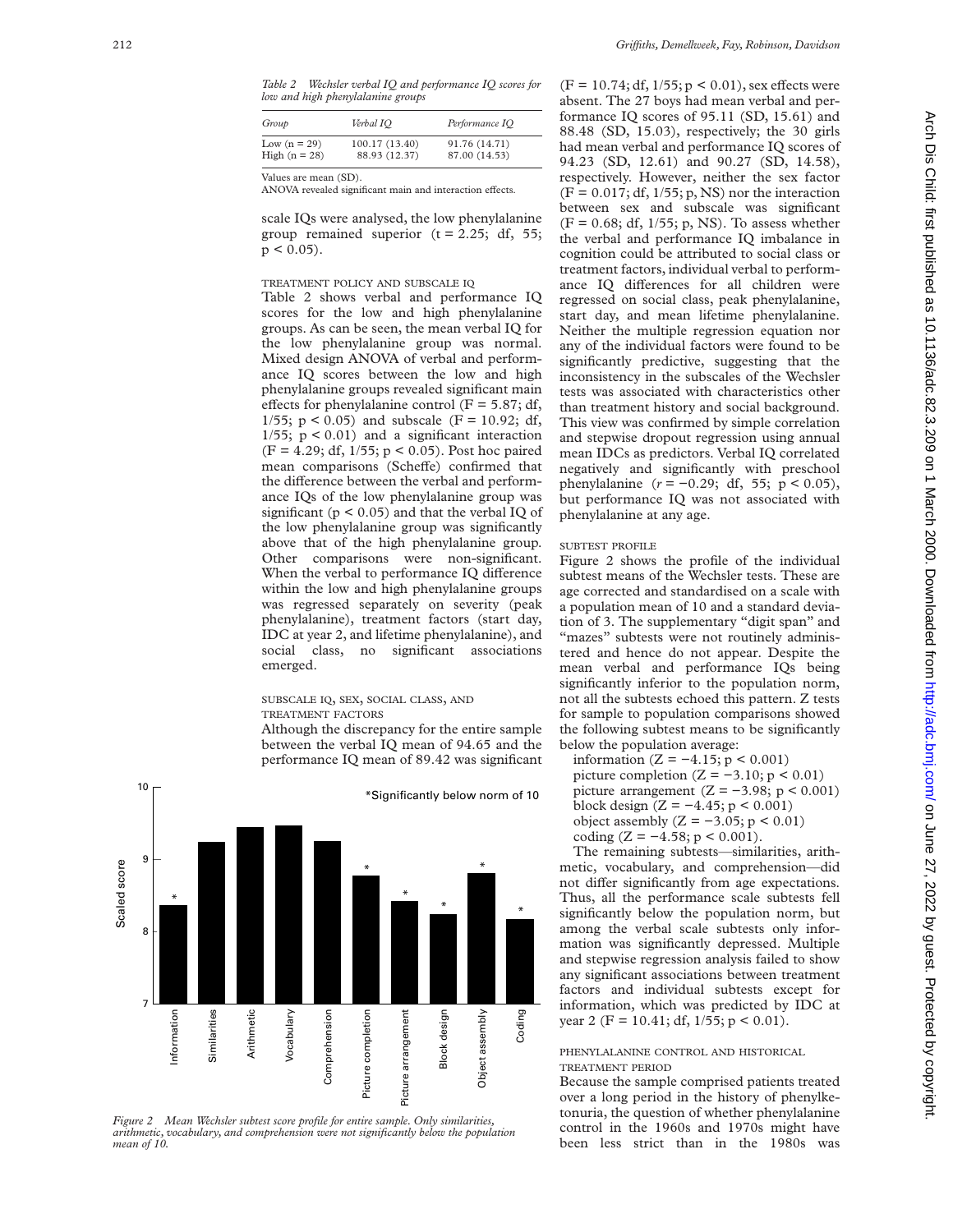investigated empirically. Although the lifetime phenylalanine mean of 500 µmol/litre (SD, 144) for the 28 patients first treated between 1964 and 1977 was higher than that of 433 µmol/litre (SD, 159) for the 29 patients first treated between 1978 and 1990, the difference was not significant ( $t = 1.67$ ; df, 55; p, NS).

## **Discussion**

In summary, the principal findings were:

- + phenylalanine control worsened progressively with age
- no evidence was found for more stringent phenylalanine control in the 1980s than in the 1970s
- average full scale IQ fell significantly short of age expectation, irrespective of correction for normative drift over time
- sex had no effect on overall or subscale IQ
- social class correlated significantly with lifetime phenylalanine and full scale IQ
- when social class effects were controlled, lifetime phenylalanine, and especially phenylalanine concentrations at age 2, predicted full scale IQ
- children with average phenylalanine concentrations below 360 µmol/litre at age 2 achieved a mean full scale IQ 10 points higher at age 8 than those with phenylalanine concentrations above 360 µmol/ litre at the same age
- verbal IQ was significantly superior to performance IQ but the discrepancy was not accounted for by historical phenylalanine concentrations
- early phenylalanine control below 360 µmol/litre was associated with normal verbal IQ but significantly depressed performance IQ
- compared with population standards, the Wechsler subtest profile was characterised by abnormally low scores on all performance subscale measures, whereas the verbal subscale measures, with the exception of information, were within normal limits.

Rigid inclusion criteria ensured the sample tested was uncontaminated by variables such as lateness of treatment or mild hyperphenylalaninaemia. Thus, there is no reason to believe that the children tested were unrepresentative of the wider early treated, classic phenylketonuria population at age 8 and that the above results suffer from sample bias.

Between birth and age 8, loss of phenylalanine control was incremental and relentless (fig 1), mean IDCs mirroring those reported by Weglage *et al* for a similar early treated group.<sup>22</sup> Year by year increases in phenylalanine concentrations in treated phenylketonuria have been reported elsewhere<sup>8</sup>; however, the notion that clinical practice has become more stringent over the course of the past 25 years was not supported by the dataset.

The finding that phenylalanine control at age 2 was the most powerful predictor of later IQ adds weight to the view that phenylalanine affects IQ most adversely in the early years of life and emphasises the importance of good

# **Key messages**

- The lower than average IQ often found in treated phenylketonuria might be caused in part by specific weakness in spatial ability
- Conformity to current UK recommendations for phenylalanine concentrations at least in infancy is associated with normal verbal IQ in later childhood
- Better verbal than spatial intelligence in treated phenylketonuria might not be a function of dietary treatment factors or social status

dietary control in infancy. Independent national studies have concluded that phenyl-<br>alanine only affects IQ until age  $5^{24}$  <sup>25</sup> the alanine only affects IQ until age  $5<sub>i</sub>$ <sup>2</sup> implication being that the influence of raised phenylalanine concentrations diminishes over the preschool period. In support of this theory, for the sample as a whole, mean phenylalanine between birth and age 5 correlated significantly and negatively with uncorrected full scale IQ at age 8 (*r* = −0.26; df, 55; p < 0.05), whereas the association between mean phenylalanine from age 6 to 8 and full scale IQ was random. This pattern also obtained for corrected full scale IQ.

We found the mean uncorrected full scale IQ to be  $91.11$ , which agrees with earlier<sup>26</sup> and more recent findings,<sup>23</sup> and is not only significantly below the norm for the healthy population but is also below the figure of 94 for a sample of 14 year old treated patients.<sup>8</sup> However, although there is converging evidence that full scale IQ in early treated phenylketonuria falls below age standards, the data in table 1 confirm that maintaining phenylalanine below the upper limit recommended in the UK in infancy can mitigate this effect. The data in table 2 further suggest that verbal IQ emerges at age 8 entirely unimpaired when treatment follows the current UK policy of keeping phenylalanine below 360 µmol/litre in early childhood.

The verbal to performance IQ discrepancy in favour of higher verbal skills concurs with previous findings.<sup>45</sup> The significant difference in subscale scores is unlikely to have been an artefact of fluctuating test norms over time. WISC data summarised by Flynn consistently show rises in performance IQ compared with verbal IQ during the 1970s and  $1980s$ ,<sup>2</sup> whereas in our study the direction of the subscale difference was the reverse, despite the median test date being 1986.

On the basis of data obtained from neuropsychological tests, separate authors have queried whether a specific visuospatial deficit might characterise treated phenylketonuria.<sup>28</sup> The analysis of the subscale scores (table 2) leads to a more qualified view. First, the significant verbal to performance IQ imbalance, although detectable in the entire sample, was principally the result of the subgroup whose early phenylalanine control stayed within recommended UK limits in early life. Second,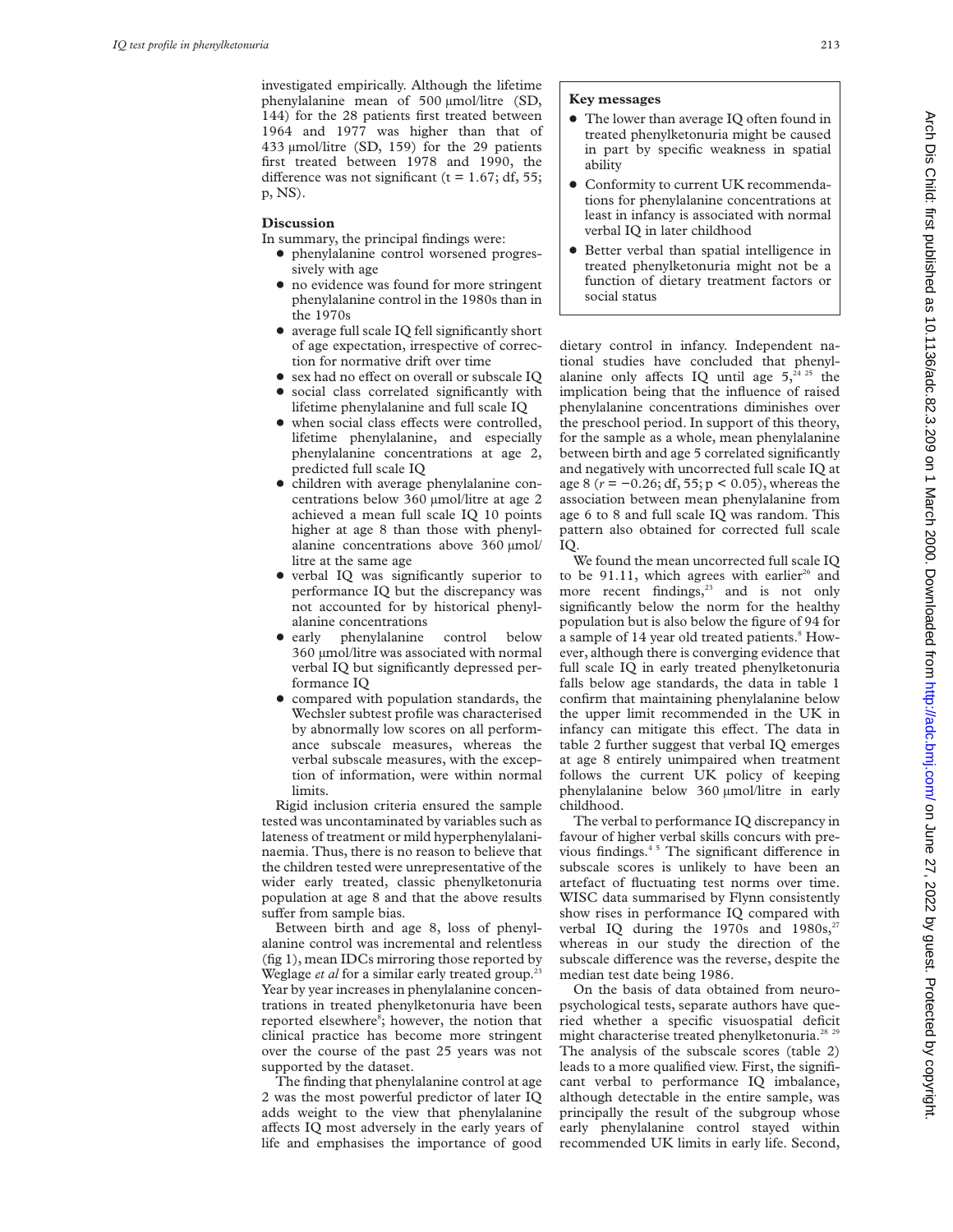there was no evidence from regression analyses that this test pattern could be attributed either to biochemical factors, at least in terms of lifetime phenylalanine exposure, or to social factors such as socioeconomic status. Furthermore, although a neurotoxic explanation is appealing on the grounds of performance IQ being a more sensitive index of brain damage than verbal IQ, and performance IQ measures being more representative of the fluid intelligence and executive functions that some authors believe are particularly vulnerable to raised phenylalanine concentrations, $30\,31$  the results in table 2 contradict this view. If neurotoxic factors had been operating, a greater discrepancy would have been expected in the high rather than the low phenylalanine group, whereas the opposite was found to be the case.

The analyses of the subtest profile and verbal to performance IQ discrepancy were largely complementary, the uniformly depressed performance subtests indicating widespread difficulty with visuospatial reasoning, rather than a subtle pattern of discrete cognitive strength and weakness. Therefore, the evidence does not point to a distinctive signature of WISC subtest scores in treated phenylketonuria akin to that found—for example, in developmental dyslexia.<sup>32</sup> However, the low information score conflicts with the view that spatial skills are exclusively weak and raises the possibility that factual knowledge also is under developed.

Why then should verbal skill, with the exception of factual knowledge, be superior to spatial skill in treated phenylketonuria, especially in patients whose early phenylalanine control was optimal by nationally recommended standards? Our data support neither a neuropsychological explanation based on raised phenylalanine concentrations nor a sociological explanation based on social class. A third possibility is a developmental account based on idiosyncratic child rearing practices being potentiated by the rigours of implementing the restricted diet. The data show that, although high verbal IQ was associated with good early phenylalanine control, overall, the children were spatially weak irrespective of historical phenylalanine concentrations. This result raises the possibility of spatial exploration being hindered in early treated phenylketonuria, perhaps as a consequence of parental concern over adherence to the diet generalising to an over protective rearing style. Higher than average protectiveness and restrictiveness in carers of children with phenylketonuria have been reported elsewhere.<sup>33 34</sup> The low performance IQ finding, when considered in the light of these psychosocial characteristics, prompts the speculative hypothesis (an issue for further research) that families of early treated children with phenylketonuria, in their anxiety to conform to diet, might inadvertently shield their children from experiential diversity tothepointofimpedingdevelopmentinthevisuospatial domain of cognition. Although specific spatial impairment is a feature of disorders where there is poor physical mobility, $35$  it is not known whether spatial under functioning can

arise from overprotection. Reliable methodologies now exist for quantifying overprotection, $36$ and we plan to explore the association between this aspect of parenting and the spatial skill of children with phenylketonuria in a subsequent study.

We are grateful for the help provided at various stages of this<br>project by Dr R Logan and his staff, Miss H Livingstone and Miss K Newlands at the Royal Hospital for Sick Children, Glasgow; Dr I Smith and her staff at the Institute of Child Health, University of London; Dr A Watson at the University of Stirling; and SHS International (Liverpool, UK).

- 1 Wechsler D. *Wechsler intelligence scale for children*. New York: Psychological Corporation, 1949.
- 2 Smith I, Beasley MG, Ades AE. Intelligence and quality of dietary treatment in phenylketonuria. *Arch Dis Child* 1990;  $65.472 - 8$
- 3 Dobson JC, Williamson ML, Azen C, Koch R. Intellectual assessment of 111 four-year-old children with phenylke-tonuria. *Pediatrics* 1997;**60**:822–7.
- 4 Koff E, Boyle P, Pueschel SM. Perceptual-motor functioning in children with phenylketonuria. *Am J Dis Child* 1977; **131**:1084–7.
- 5 Sonneville LMJ de, Schmidt E, Michel U, Batzler U. Preliminary neuropsychological test results. *Eur J Pediatr* 1990;**149**(suppl 1):S39–44.
- 6 Williamson ML, Koch R, Azen C, Chang C. Correlates of intelligence test results in treated phenylketonuric children. *Pediatrics* 1981;**68**:161–7.
- 7 Berry HK, O'Grady DJ, Perlmutter LJ, Boffinger MK. Intellectual development and academic achievement of children treated early for phenylketonuria. *Dev Med Child Neurol* 1979;**21**:311–20.
- 8 Beasley MG, Costello PM, Smith I. Outcome of treatment in young adults with phenylketonuria detected by routine neonatal screening between 1964 and 1971. *Q J Med* 1994;**87**:155–60.
- 9 Welsh MC, Pennington BF, Ozonoff S, Rouse B, McCabe ERB. Neuropsychology of early-treated phenylketonuria: specific executive function deficit. *Child Dev* 1990;**61** : 1697–713.
- 10 Diamond A. Phenylalanine levels of 6–10 mg/dl may not be as benign as once thought. *Acta Paediatr* 1994;**83**(suppl 407):89–91.
- 11 Guttler F. Hyperphenylalaninaemia: diagnosis and classification of the various types of phenylalanine deficiency in childhood. *Acta Paediatr* 1980;**280**(suppl):S1–80. 12 Wechsler D. *Wechsler intelligence scale for children—revised UK*
- *edition*. Windsor: NFER-Nelson, 1976.
- 13 Scottish Council for Research in Education. *Wechsler intelli*gence scale for children—revised, Scottish standardization.<br>Sicleup: Psychological Corporation, 1987.<br>14 Wechsler D. Wechsler intelligence scale for children—third<br>edition UK. Sidcup: Psychological Corporation, 1992.
- 
- 15 Smith I, Beasley M. Intelligence and behaviour in children with early-treated phenylketonuria. *Eur J Clin Nutr* 1989;**43**:1–5.
- 16 Rupp A, Burgard P. Comparison of different indices of dietary control in phenylketonuria. *Acta Paediatr* 1995;84: 521–7.
- 17 Office of Population Censuses and Surveys. *Classification of occupations*. London: HMSO,1980.
- 18 Flynn JR. Massive IQ gains in 14 nations: what IQ tests really measure. *Psychol Bull* 1987;**95**:29–51.
- 19 Smith I, Beasley MG, Ades AE. Effect on intelligence of relaxing the low phenylalanine diet in phenylketonuria. *Arch Dis Child* 1990;**65**:311–16.
- 20 Medical Research Council. Recommendations on the dietary management of phenylketonuria. *Arch Dis Child* 1993;**68**:426–7.
- 21 National Society for Phenylketonuria. *Management of PKU: a consensus document*. Gateshead: NSPKU/SHS Inter-
- national, 1999. 22 Hays WL. Other topics in regression and correlation. In: *Statistics*. London: Holt, Rinehart, and Winston, 1970: 574–7.
- 23 Weglage J, Funders B, Wilken B, Schubert D, Ullrich K. School performance and intellectual outcome in adoles-cents with phenylketonuria. *Acta Paediatr* 1993;**81**:582–6.
- 24 Azen CG, Koch R, Friedman EG. Intellectual development in 12-year-old children treated for phenylketonuria. *Am J Dis Child* 1991;**145**:35–9.
- 25 Burgard P, Rupp A, Konecki DS, Trefz FK, Schmidt H, Lichter-Konecki U. Phenylalanine hydroxylase genotypes, predicted residual enzyme activity and phenotypic parameters of diagnosis and treatment of phenylketonuria. *Eur J*
- Pediatr 1996;155(suppl 1):S11-15.<br>26 Smith I, Lobascher M, Wolff OH. Factors influencing outcome in early-treated phenylketonuria. In: Seakins JWT, ed. *Treatment of inborn errors of metabolism* . Edinburgh: Churchill, 1973:41–9.
- 27 Flynn JR. WAIS-III and WISC-III IQ gains in the United States from 1972 to 1995: how to compensate for obsolete norms. *Percept Mot Skills* 1998;86:1231–9.<br>28 Brunner RL, Berch DB, Berry H. Phen
- 28 Brunner RL, Berch DB, Berry H. Phenylketonuria and complex spatial vizualization. *Dev Med Child Neurol* 1987; **29**:460–8.